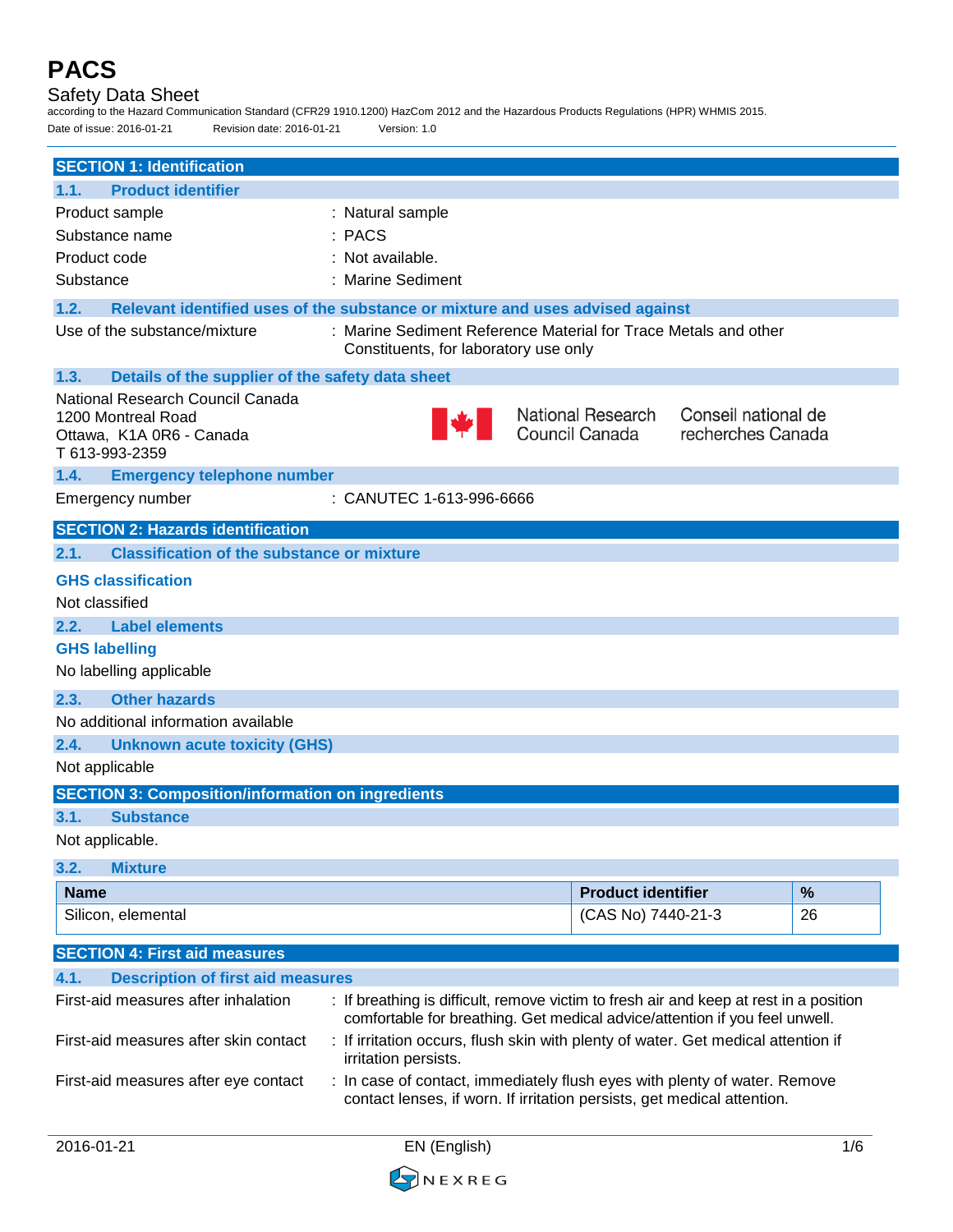Safety Data Sheet

according to the Hazard Communication Standard (CFR29 1910.1200) HazCom 2012 and the Hazardous Products Regulations (HPR) WHMIS 2015.

| First-aid measures after ingestion                                          | : If swallowed, do NOT induce vomiting unless directed to do so by medical<br>personnel. Never give anything by mouth to an unconscious person. Get<br>medical advice/attention if you feel unwell. |
|-----------------------------------------------------------------------------|-----------------------------------------------------------------------------------------------------------------------------------------------------------------------------------------------------|
| 4.2.                                                                        | Most important symptoms and effects, both acute and delayed                                                                                                                                         |
| Symptoms/injuries after inhalation                                          | : May cause respiratory tract irritation.                                                                                                                                                           |
| Symptoms/injuries after skin contact                                        | : May cause skin irritation. Symptoms may include redness, drying, defatting<br>and cracking of the skin.                                                                                           |
| Symptoms/injuries after eye contact                                         | : May cause eye irritation. Symptoms may include discomfort or pain, excess<br>blinking and tear production, with possible redness and swelling.                                                    |
| Symptoms/injuries after ingestion                                           | : May be harmful if swallowed. May cause stomach distress, nausea or vomiting.                                                                                                                      |
| 4.3.                                                                        | Indication of any immediate medical attention and special treatment needed                                                                                                                          |
| label or SDS where possible).                                               | Symptoms may not appear immediately. In case of accident or if you feel unwell, seek medical advice immediately (show the                                                                           |
| <b>SECTION 5: Firefighting measures</b>                                     |                                                                                                                                                                                                     |
| 5.1.<br><b>Extinguishing media</b>                                          |                                                                                                                                                                                                     |
| Suitable extinguishing media<br>Unsuitable extinguishing media              | : Treat for surrounding material.<br>: None known.                                                                                                                                                  |
| 5.2.<br>Special hazards arising from the substance or mixture               |                                                                                                                                                                                                     |
| Fire hazard                                                                 | : Products of combustion may include, and are not limited to: oxides of carbon.                                                                                                                     |
| 5.3.<br><b>Advice for firefighters</b>                                      |                                                                                                                                                                                                     |
| Protection during firefighting                                              | : Keep upwind of fire. Wear full fire fighting turn-out gear (full Bunker gear)<br>and respiratory protection (SCBA).                                                                               |
| <b>SECTION 6: Accidental release measures</b>                               |                                                                                                                                                                                                     |
| 6.1.                                                                        | Personal precautions, protective equipment and emergency procedures                                                                                                                                 |
| General measures                                                            | : Use personal protection recommended in Section 8. Isolate the hazard area<br>and deny entry to unnecessary and unprotected personnel.                                                             |
| Methods and material for containment and cleaning up<br>6.2.                |                                                                                                                                                                                                     |
| For containment                                                             | : Contain spill, then place in a suitable container. Minimize dust generation.<br>Do not flush to sewer or allow to enter waterways. Use appropriate<br>Personal Protective Equipment (PPE).        |
| Methods for cleaning up                                                     | : Vacuum or sweep material and place in a disposal container. Provide<br>ventilation. Scoop up material and place in a disposal container.                                                          |
| <b>Reference to other sections</b><br>6.3.                                  |                                                                                                                                                                                                     |
|                                                                             | See section 8 for further information on protective clothing and equipment and section 13 for advice on waste disposal.                                                                             |
| <b>SECTION 7: Handling and storage</b>                                      |                                                                                                                                                                                                     |
| <b>Precautions for safe handling</b><br>7.1.                                |                                                                                                                                                                                                     |
| Precautions for safe handling                                               | : Avoid contact with skin and eyes. Avoid breathing dust. Do not swallow.<br>Handle and open container with care. When using do not eat, drink or smoke.                                            |
| Hygiene measures                                                            | : Launder contaminated clothing before reuse. Wash hands before eating,<br>drinking, or smoking.                                                                                                    |
| 7.2.<br><b>Conditions for safe storage, including any incompatibilities</b> |                                                                                                                                                                                                     |
| Storage conditions                                                          | : Store locked up. Keep out of the reach of children. Keep container tightly closed.                                                                                                                |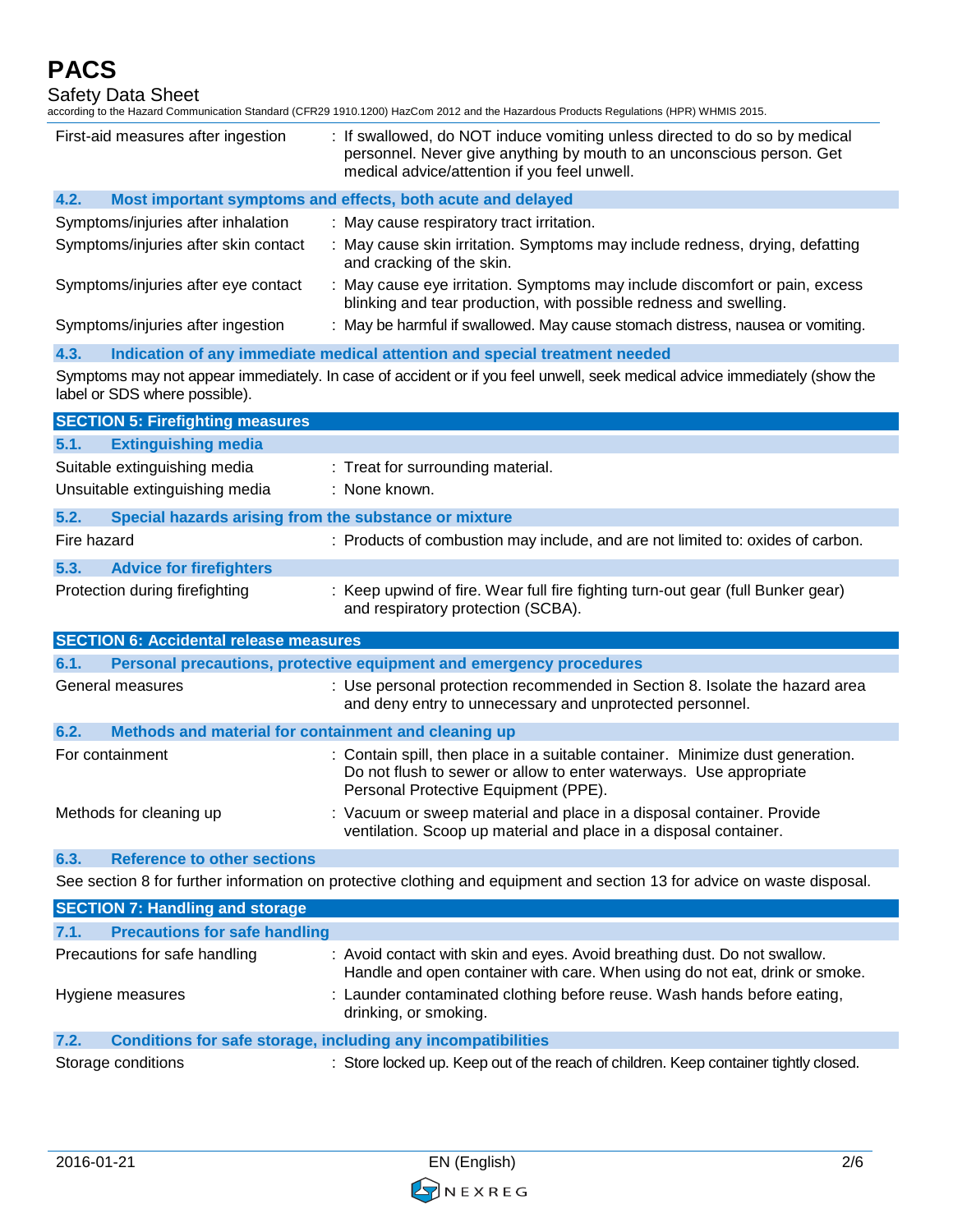Safety Data Sheet

according to the Hazard Communication Standard (CFR29 1910.1200) HazCom 2012 and the Hazardous Products Regulations (HPR) WHMIS 2015.

|                                   | <b>SECTION 8: Exposure controls/personal protection</b> |                                                                                |
|-----------------------------------|---------------------------------------------------------|--------------------------------------------------------------------------------|
| 8.1.<br><b>Control parameters</b> |                                                         |                                                                                |
| Silicon (7440-21-3)               |                                                         |                                                                                |
| <b>ACGIH</b>                      | Not applicable.                                         |                                                                                |
| <b>OSHA</b>                       | OSHA PEL (TWA) (mg/m <sup>3</sup> )                     | 15 mg/m <sup>3</sup> (total dust)<br>5 mg/m <sup>3</sup> (respirable fraction) |
| <b>IDLH</b>                       | Not applicable.                                         |                                                                                |
| <b>NIOSH</b>                      | NIOSH REL (TWA) (mg/m <sup>3</sup> )                    | 10 mg/m <sup>3</sup> (total dust)<br>5 mg/m <sup>3</sup> (respirable dust)     |

| 8.2.<br><b>Exposure controls</b> |                                                                                                                                                                                                                                                  |
|----------------------------------|--------------------------------------------------------------------------------------------------------------------------------------------------------------------------------------------------------------------------------------------------|
| Appropriate engineering controls | : Use ventilation adequate to keep exposures (airborne levels of dust, fume,<br>vapor, etc.) below recommended exposure limits.                                                                                                                  |
| Hand protection                  | : Wear suitable gloves.                                                                                                                                                                                                                          |
| Eye protection                   | : Safety glasses or goggles are recommended when using product.                                                                                                                                                                                  |
| Skin and body protection         | : Wear suitable protective clothing.                                                                                                                                                                                                             |
| Respiratory protection           | : In case of insufficient ventilation, wear suitable respiratory equipment.<br>Respirator selection must be based on known or anticipated exposure levels,<br>the hazards of the product and the safe working limits of the selected respirator. |
| Environmental exposure controls  | : Maintain levels below Community environmental protection thresholds.                                                                                                                                                                           |
| Other information                | : Do not eat, smoke or drink where material is handled, processed or stored.<br>Wash hands carefully before eating or smoking. Handle according to<br>established industrial hygiene and safety practices.                                       |

| <b>SECTION 9: Physical and chemical properties</b> |  |
|----------------------------------------------------|--|
|                                                    |  |

| Information on basic physical and chemical properties<br>9.1. |                     |
|---------------------------------------------------------------|---------------------|
| Physical state                                                | : Solid             |
| Appearance                                                    | : Powder            |
| Colour                                                        | : Light brown       |
| Odour                                                         | : No data available |
| Odour threshold                                               | : No data available |
| pH                                                            | : No data available |
| Melting point                                                 | : No data available |
| Freezing point                                                | : No data available |
| Boiling point                                                 | : No data available |
| Flash point                                                   | : No data available |
| Relative evaporation rate<br>(butylacetate=1)                 | : No data available |
| Flammability (solid, gas)                                     | : Not flammable     |
| <b>Explosive limits</b>                                       | : No data available |
| <b>Explosive properties</b>                                   | : No data available |
| Oxidising properties                                          | : No data available |
| Vapour pressure                                               | : No data available |
| Relative density                                              | : No data available |
| Relative vapour density at 20 °C                              | : No data available |
| Solubility                                                    | : No data available |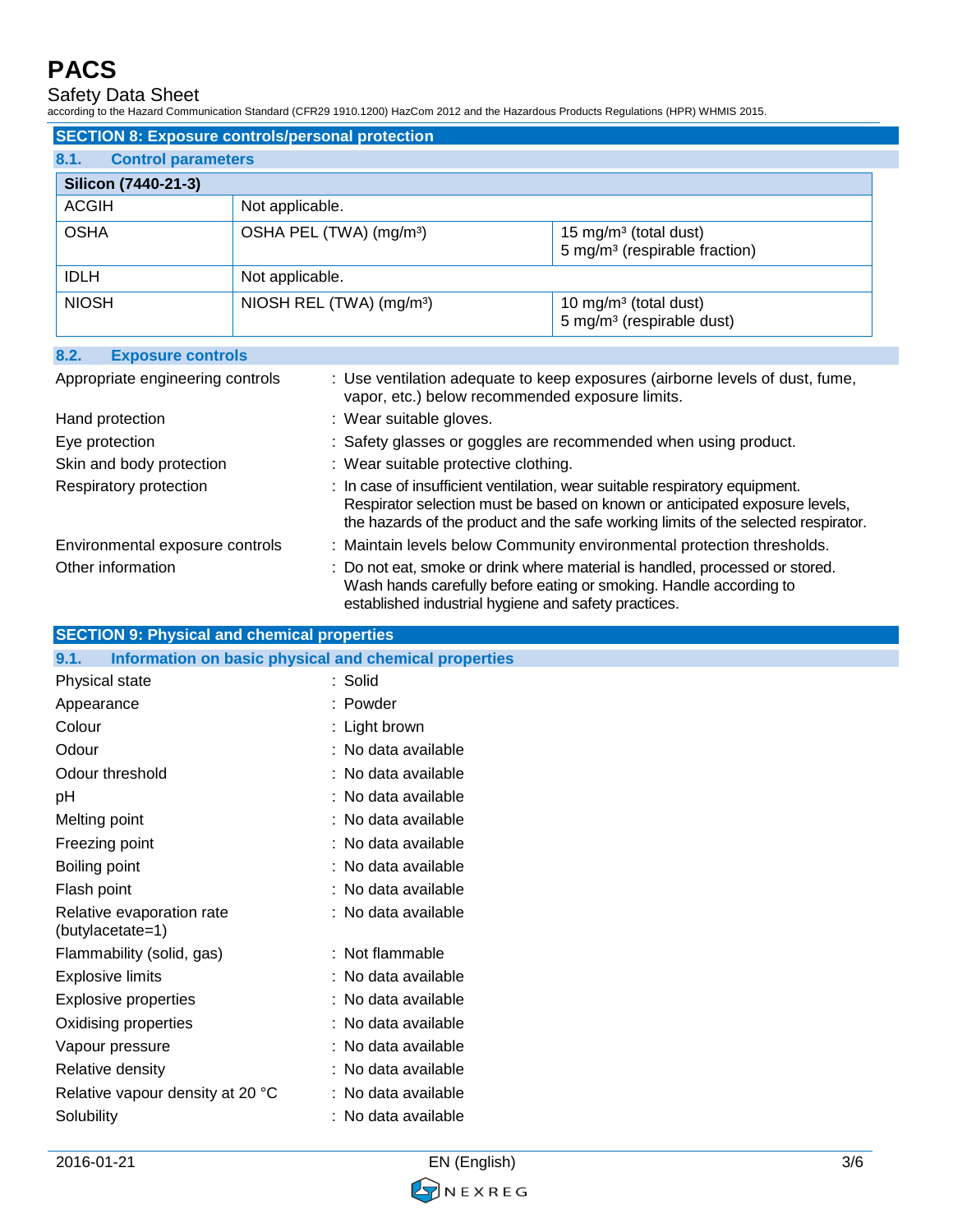# Safety Data Sheet

according to the Hazard Communication Standard (CFR29 1910.1200) HazCom 2012 and the Hazardous Products Regulations (HPR) WHMIS 2015.

| Partition coefficient: n-octanol/water | : No data available |
|----------------------------------------|---------------------|
| Auto-ignition temperature              | : No data available |
| Decomposition temperature              | : No data available |
| Viscosity                              | : No data available |
| Viscosity, kinematic                   | : No data available |
| Viscosity, dynamic                     | : No data available |

#### **9.2. Other information**

### No additional information available

| <b>SECTION 10: Stability and reactivity</b> |
|---------------------------------------------|
|---------------------------------------------|

#### **10.1. Reactivity**

No dangerous reaction known under conditions of normal use.

### **10.2. Chemical stability**

Keep dry in storage. Stable under normal storage conditions.

**10.3. Possibility of hazardous reactions**

No dangerous reaction known under conditions of normal use.

**10.4. Conditions to avoid**

Heat.

**10.5. Incompatible materials**

None known.

**10.6. Hazardous decomposition products**

May include, and are not limited to: oxides of carbon.

### **SECTION 11: Toxicological information**

## **11.1. Information on toxicological effects**

Acute toxicity **in the case of the contract of the contract of the contract of the contract of the contract of the contract of the contract of the contract of the contract of the contract of the contract of the contract of** 

| <b>PACS</b>                                           |                                                                     |
|-------------------------------------------------------|---------------------------------------------------------------------|
| LD50 oral rat                                         | No data available                                                   |
| LD50 dermal rabbit                                    | No data available                                                   |
| LC50 inhalation rat                                   | No data available                                                   |
| Silicon (7440-21-3)                                   |                                                                     |
| LD50 oral rat                                         | 3160 mg/kg                                                          |
| LC50 inhalation rat                                   | $> 2.08$ mg/l/4h                                                    |
| Skin corrosion/irritation                             | : Based on available data, the classification criteria are not met. |
| Serious eye damage/irritation                         | : Based on available data, the classification criteria are not met. |
| Respiratory or skin sensitisation                     | : Based on available data, the classification criteria are not met. |
| Germ cell mutagenicity                                | Based on available data, the classification criteria are not met.   |
| Carcinogenicity                                       | Based on available data, the classification criteria are not met.   |
| Reproductive toxicity                                 | : Based on available data, the classification criteria are not met. |
| Specific target organ toxicity (single<br>exposure)   | : Based on available data, the classification criteria are not met. |
| Specific target organ toxicity (repeated<br>exposure) | : Based on available data, the classification criteria are not met. |
| Aspiration hazard                                     | : Based on available data, the classification criteria are not met. |
| Symptoms/injuries after inhalation                    | : May cause respiratory tract irritation.                           |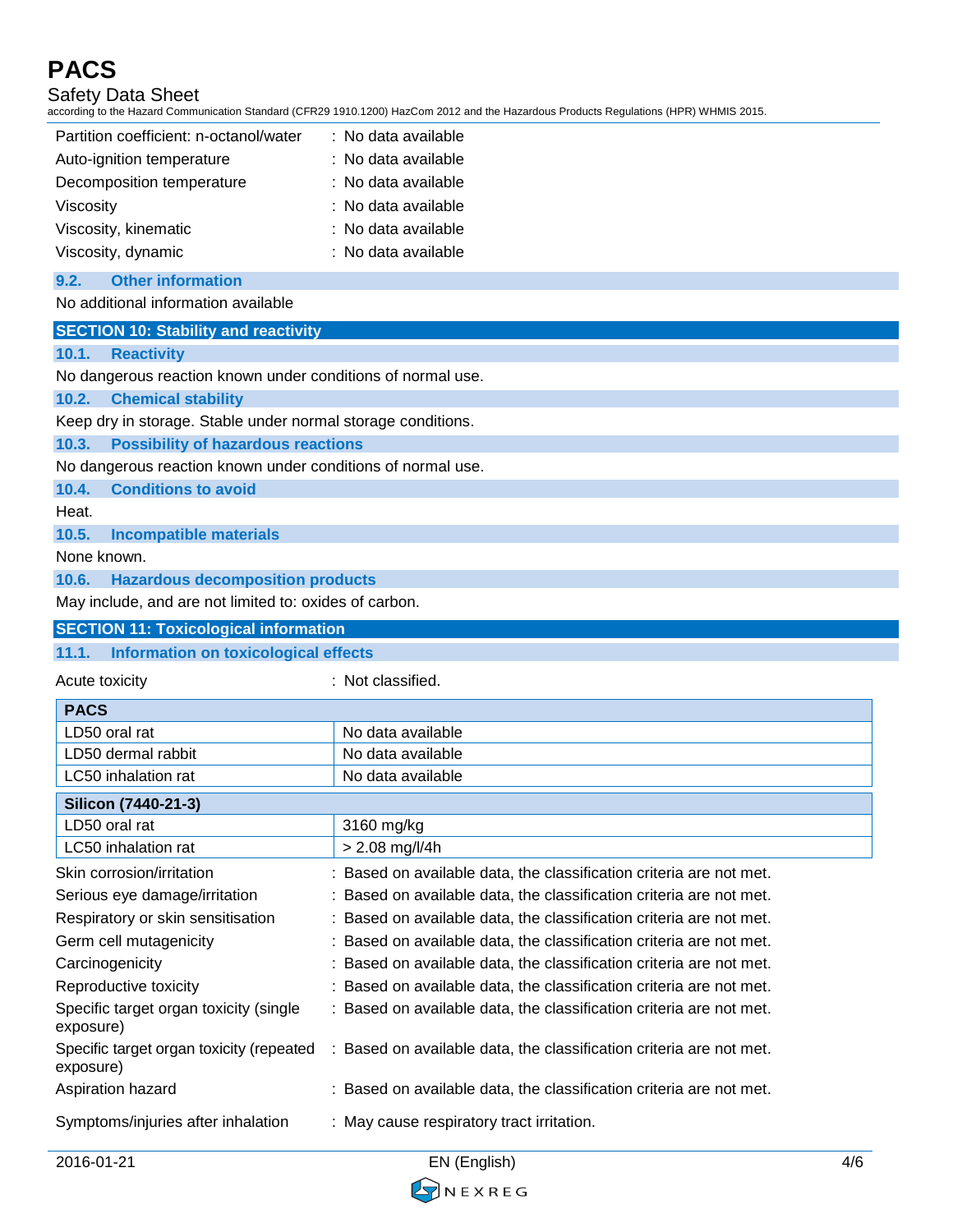Safety Data Sheet according to the Hazard Communication Standard (CFR29 1910.1200) HazCom 2012 and the Hazardous Products Regulations (HPR) WHMIS 2015. Symptoms/injuries after skin contact : May cause skin irritation. Symptoms may include redness, drying, defatting and cracking of the skin. Symptoms/injuries after eye contact : May cause eye irritation. Symptoms may include discomfort or pain, excess blinking and tear production, with possible redness and swelling. Symptoms/injuries after ingestion : May be harmful if swallowed. May cause stomach distress, nausea or vomiting. **SECTION 12: Ecological information 12.1. Toxicity** Ecology - general : No additional information available. **12.2. Persistence and degradability PACS** Persistence and degradability Not established. **12.3. Bioaccumulative potential PACS** Bioaccumulative potential Not established. **12.4. Mobility in soil** No additional information available. **12.5. Other adverse effects** No additional information available. **SECTION 13: Disposal considerations 13.1. Waste treatment methods** Waste disposal recommendations : This material must be disposed of in accordance with all local, state, provincial, and federal regulations. **SECTION 14: Transport information Department of Transportation (DOT) and Transportation of Dangerous Goods (TDG)** In accordance with DOT and TDG Not regulated for transport **Additional information** Other information **contact of the Contract Contract Contract Contract Contract Contract Contract Contract Contract Contract Contract Contract Contract Contract Contract Contract Contract Contract Contract Contract Contract** Special transport precautions : Do not handle until all safety precautions have been read and understood. **SECTION 15: Regulatory information 15.1. Federal regulations** All components of this product are listed, or excluded from listing, on the United States Environmental Protection Agency Toxic Substances Control Act (TSCA) inventory. All components of this product are listed, or excluded from listing, on the Canadian DSL (Domestic Substances List) and NDSL (Non-Domestic Substances List) inventories. **15.2. US State regulations** No additional information available **SECTION 16: Other information** Date of issue : 2016-01-21 Revision date : 2016-01-21 Version  $\#$  : 1.0 Prepared by **Example 20** Section 2011 : Nexreg Compliance Inc.